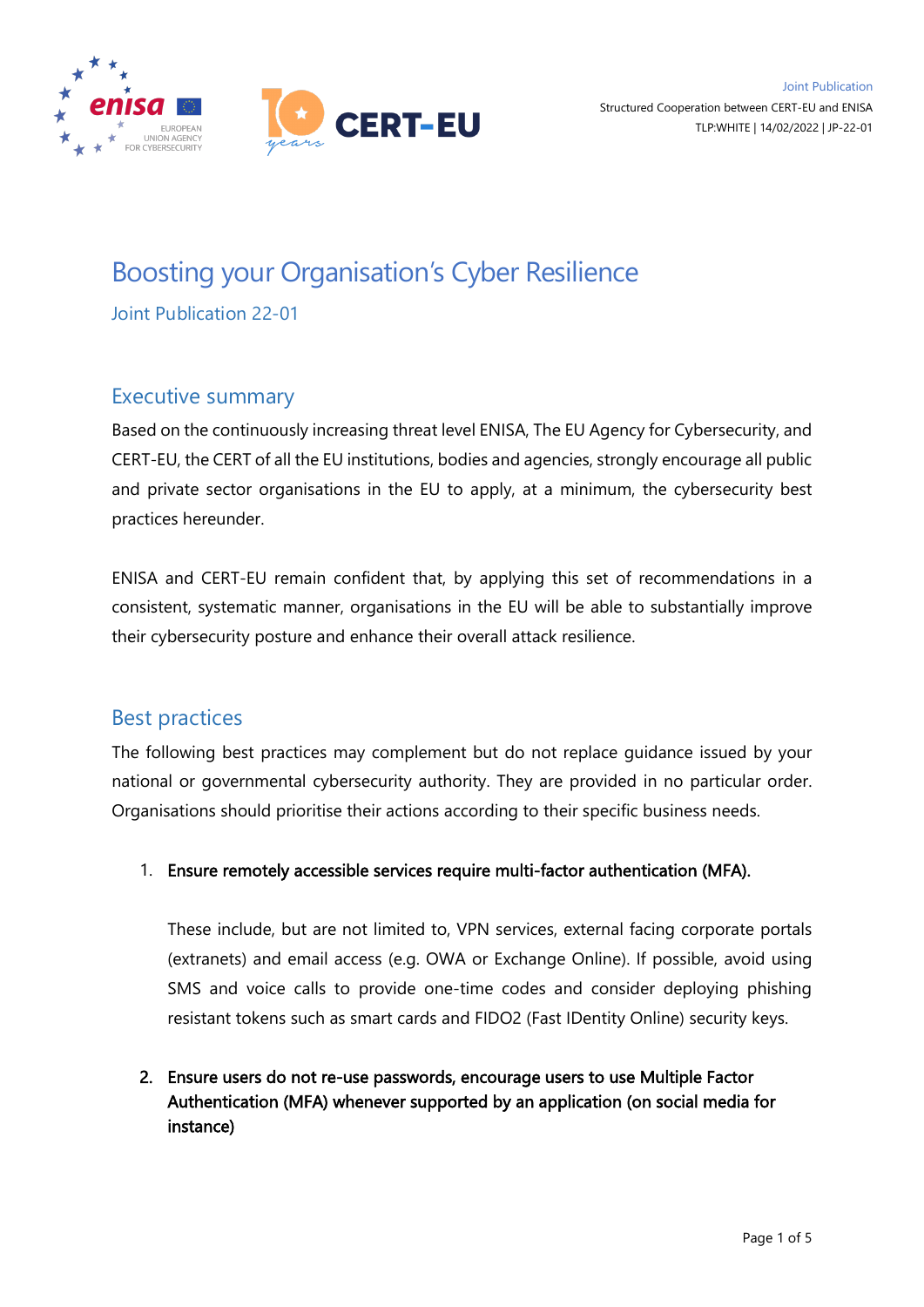

Threat actors often compromise organisations by performing credential stuffing attacks. These attacks use credentials obtained from previous data breaches, such as leaked user names and passwords, against another unrelated service. These attacks are made possible because users tend to re-use the same username/password combination. Users are therefore encouraged to never reuse a password. In addition, users are advised to use trusted leak checkers to see if their personal email addresses are present in any known data breach and to change immediately any compromised password on the relevant websites and/or applications. The use of a corporate password manager should be encouraged whenever possible.

#### 3. Ensure all software is up-to-date

Updates addressing known vulnerabilities should be prioritised. Reengineering vulnerability management processes is also needed and recommended in order to deploy high and critical severity patches as quickly as possible. Ensure all actions related to patching of endpoints and servers have been completed (e.g. system reboots).

Remember to strongly encourage your users to patch their personal systems at home and as regularly as possible (e.g. computers, smartphones, tablets, connected devices like TV sets, videogame consoles, home routers, etc.).

#### 4. Tightly control third party access to your internal networks and systems.

This will improve your ability to prevent and detect potential attacks should a third party be compromised and used as a beachhead to breach your organisation.

5. Pay special attention to hardening your cloud environments before moving critical loads to the Cloud.

Use the strong security controls available on cloud platforms and separate cloud system management from on-premise system management to ensure threat actors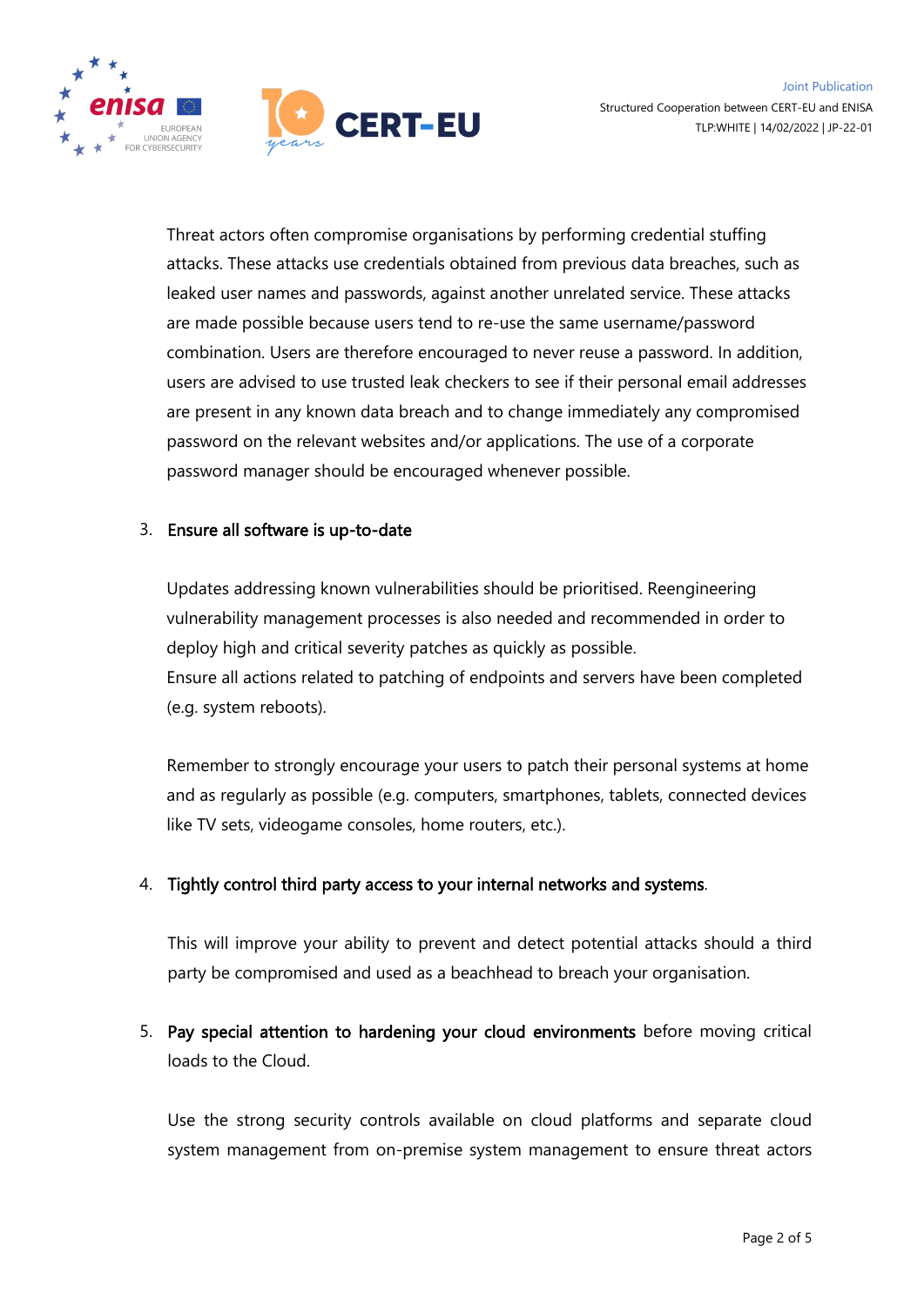



cannot jump from one environment to the other because of discrepancies in security controls.

6. Review your data backup strategy and use the so-called  $3-2-1$  rule approach

Addressed to organisations, the rule consists in keeping three complete copies of their data, with two of them locally stored but on different types of media, and at least one copy stored off-site. Your organisation's backup strategy should be fully aligned with your business needs by setting explicit recovery time (RTOs) and recovery point objectives (RPOs).

Ensure access to backups is controlled, limited and logged. Confirm your restore procedures are well documented and tested regularly.

Given the proliferation of ransomware attacks, it is strongly recommended to increase the frequency of backups for critical data. The latest storage technologies facilitate rapid backups of almost any data set in a matter of minutes.

Users should be trained to save data only on storage devices allowed by your cybersecurity policy or, if applicable, on the corporate cloud storage and not on their workstations. In addition, you should ensure that your backup software itself is up to date.

- 7. Change all default credentials and disable protocols that do not support multi-factor authentication or use weak authentication (e.g. cleartext passwords, or outdated and vulnerable authentication or encryption protocols).
- 8. Employ appropriate network segmentation and restrictions to limit access and utilise additional attributes (such as device information, environment and access paths) when making access decisions.
- 9. Conduct regular training to ensure that IT and system administrators have a solid understanding of your organisation's security policy and associated procedures.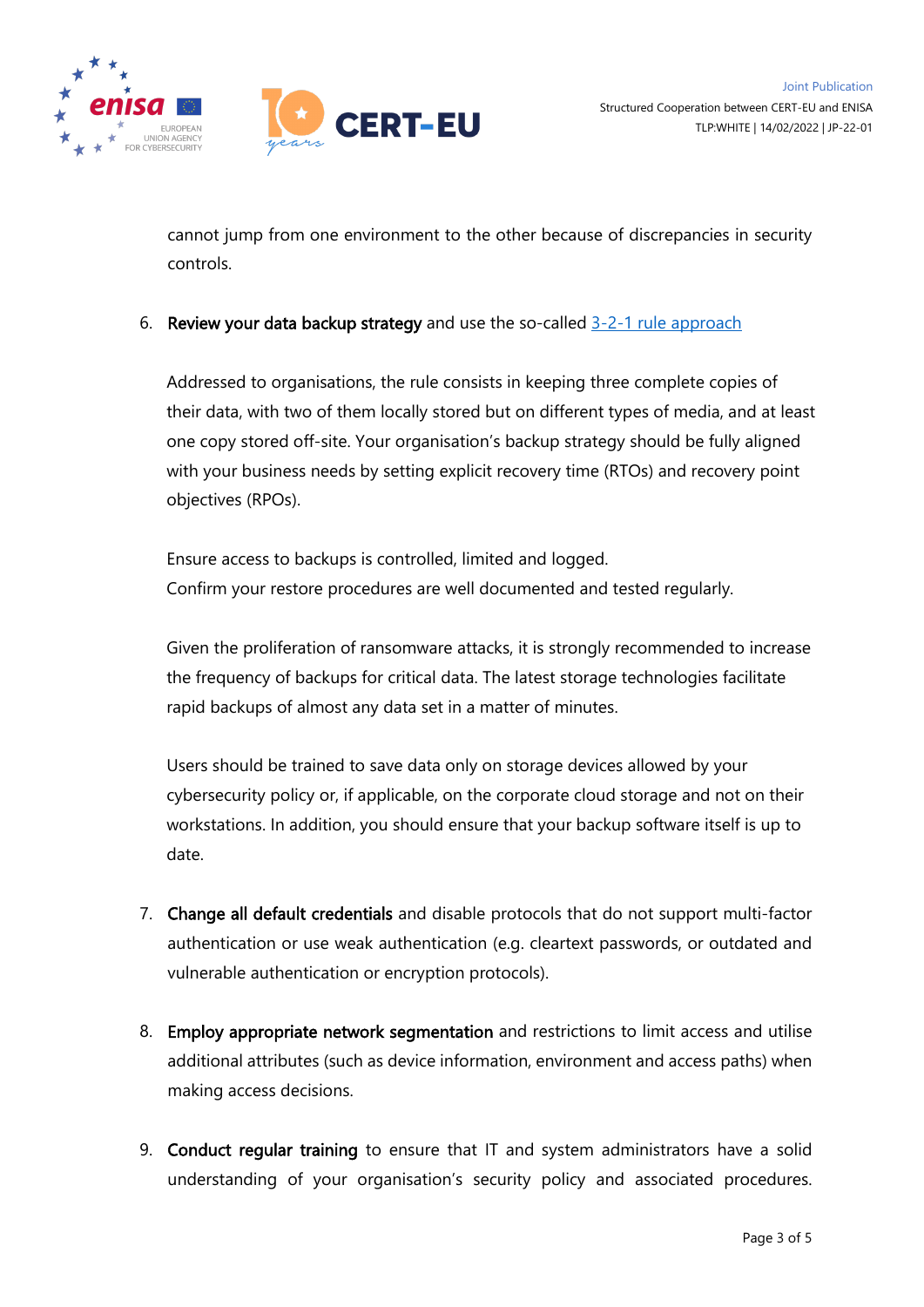

Vigilantly monitoring the misuse of sysadmin tools can help you prevent attackers from breaching your network and moving laterally.

- 10. Create a resilient email security environment by enabling antispam filtering, adding a secure email gateway configured to automatically follow field-tested policies and playbooks designed to prevent malicious emails from reaching mailboxes.
- 11. Organise regular cyber awareness events to train your users on common phishing techniques (e.g. identifying spoofed/suspicious messages) and the effects of phishing attacks.
- 12. Protect your web assets from denial-of-service attacks.

Using a CDN (Content Delivery Network) will expand your web assets' footprint across multiple servers or use the native high-availability features of cloud platforms.

Automate the disaster recovery runbooks for on-premise systems and ensure that you can move workloads to the disaster recovery site with a single click if possible.

- 13. Block or severely limit internet access for servers or other devices that are seldom rebooted, as they are coveted by threat actors for establishing backdoors and creating persistent beacons to Command and Control (C2) infrastructure.
- 14. Make sure you have the procedures to reach out and swiftly communicate with your CSIRT. Contact details can be found on the matching websites available via [https://csirtsnetwork.eu/.](https://csirtsnetwork.eu/)

# Publications

#### CSIRT publications

For best practices issued by your relevant CSIRT, please [refer to their local websites.](https://csirtsnetwork.eu/)